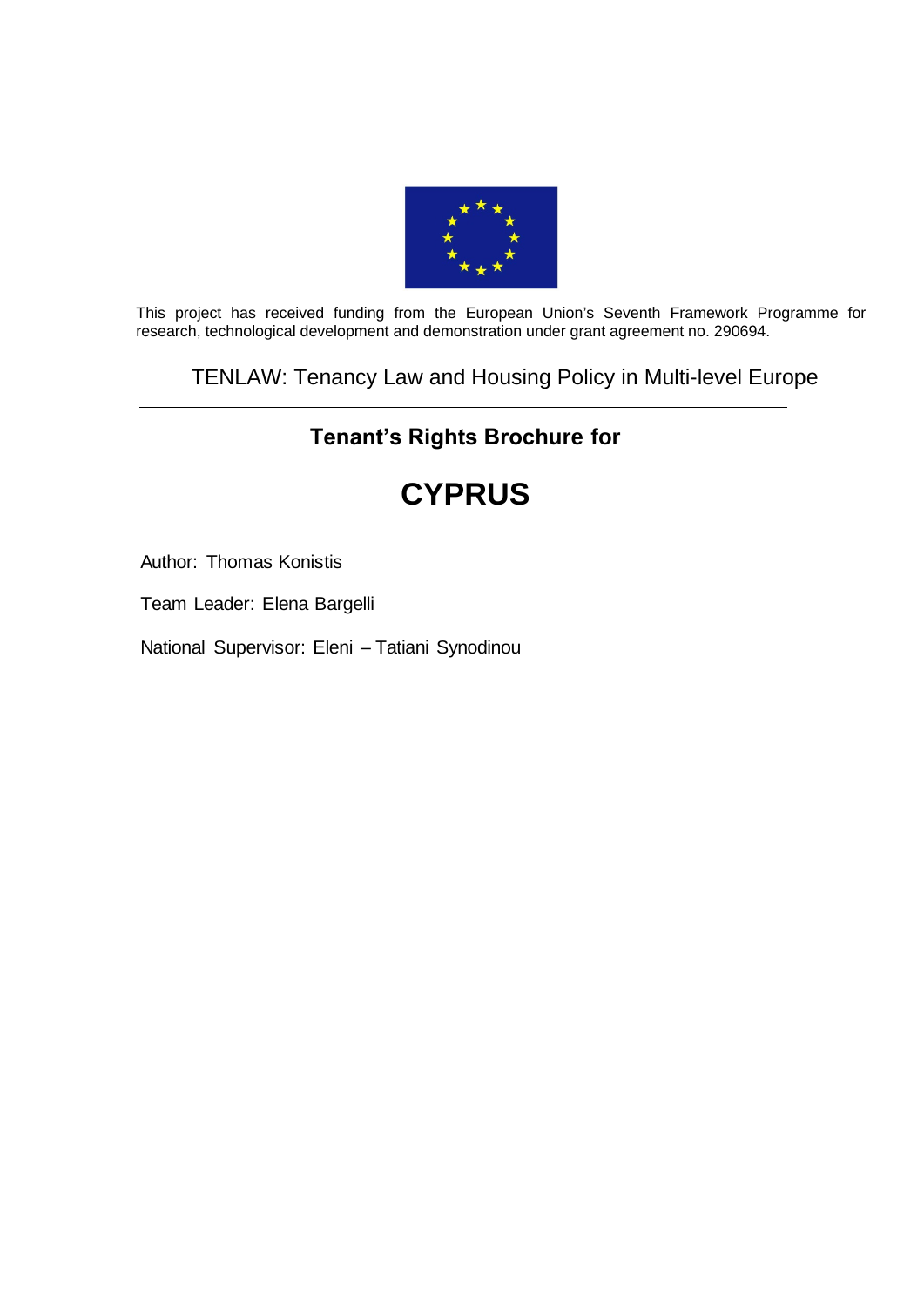# **Tenant's Rights Brochure Questionnaire**

# **GREECE**

# *Thomas Konistis*

## **Summary of Contents**

- **1. Introductory information**
- **2. Looking for a place to live**
	- **2.1. Rights of the prospective tenant**
	- **2.2. The rental agreement**
- **3. During the tenancy**
	- **3.1. Tenant's rights**
	- **3.2. Landlord's rights**
- **4. Ending the tenancy**
	- **4.1. Termination by the tenant**
	- **4.2. Termination by the landlord**
	- **4.3. Return of the deposit**
	- **4.4. Adjudicating a dispute**
- **5. Additional information**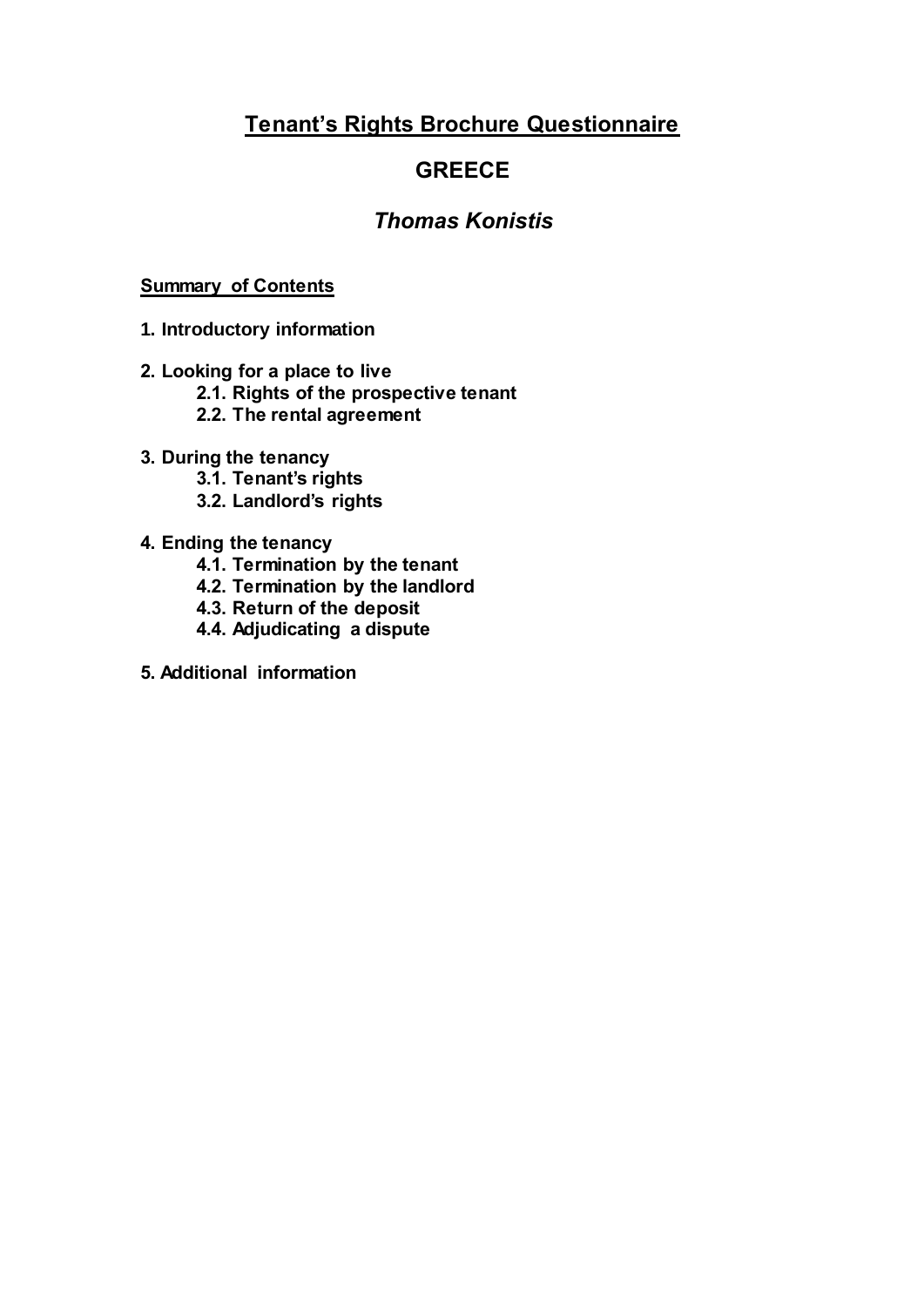## **1. Introductory information**

- Give a very brief introduction on the national rental market (MAX 2 Pages)
	- o Current supply and demand situation

According to the 2011 national Census data, 56.375 Cypriot households, corresponding to 18,8 % of the total Cypriot households lived in rented dwellings. Moreover, according to the same data 54.651 dwellings corresponding to 12,6 % of the entirety all dwellings were found vacant and available for rent or sale

Based on the above, we can arrive to the conclusion that no actual problem in this field can be reported. The above is confirmed by common day experience.

> o Main current problems of the national rental market from the perspective of tenants.

There are no specific problems of Cypriot national rental market from the perspective of tenants that can be reported.

- o Significance of different forms of rental tenure
	- Private renting

Private renting is the only possibility within Cyprus as Cypriot law does not provide for any possibility of housing with a public task in the rental sector.

> "Housing with a public task" (e.g. dwellings offered by housing associations, public bodies etc)

Cypriot law does not provide for any rental housing with a public task.

o Some general recommendations to foreigners on how to find a rental home (including any specificities with respect to the position of foreigners on the national rental market)

Cypriot experience does not reveal any major difficulties as to foreigners' attempt to find a rental home, provided that such persons are equipped with the necessary residence permits (non-EU citizens). Therefore, foreigners should act the same way as a national, i.e. by checking the ads published in newspapers and on the internet, as well as address a professional real estate agent. Finally, despite the fact that most of Cypriot households do have a member who could communicate in English, it is, nevertheless, advisable for a foreigner who does not speak Greek to ask a native speaker to come along to the viewing of the dwelling in order to facilitate communication.

> o Main problems and "traps" (circa 5) in tenancy law from the perspective of tenants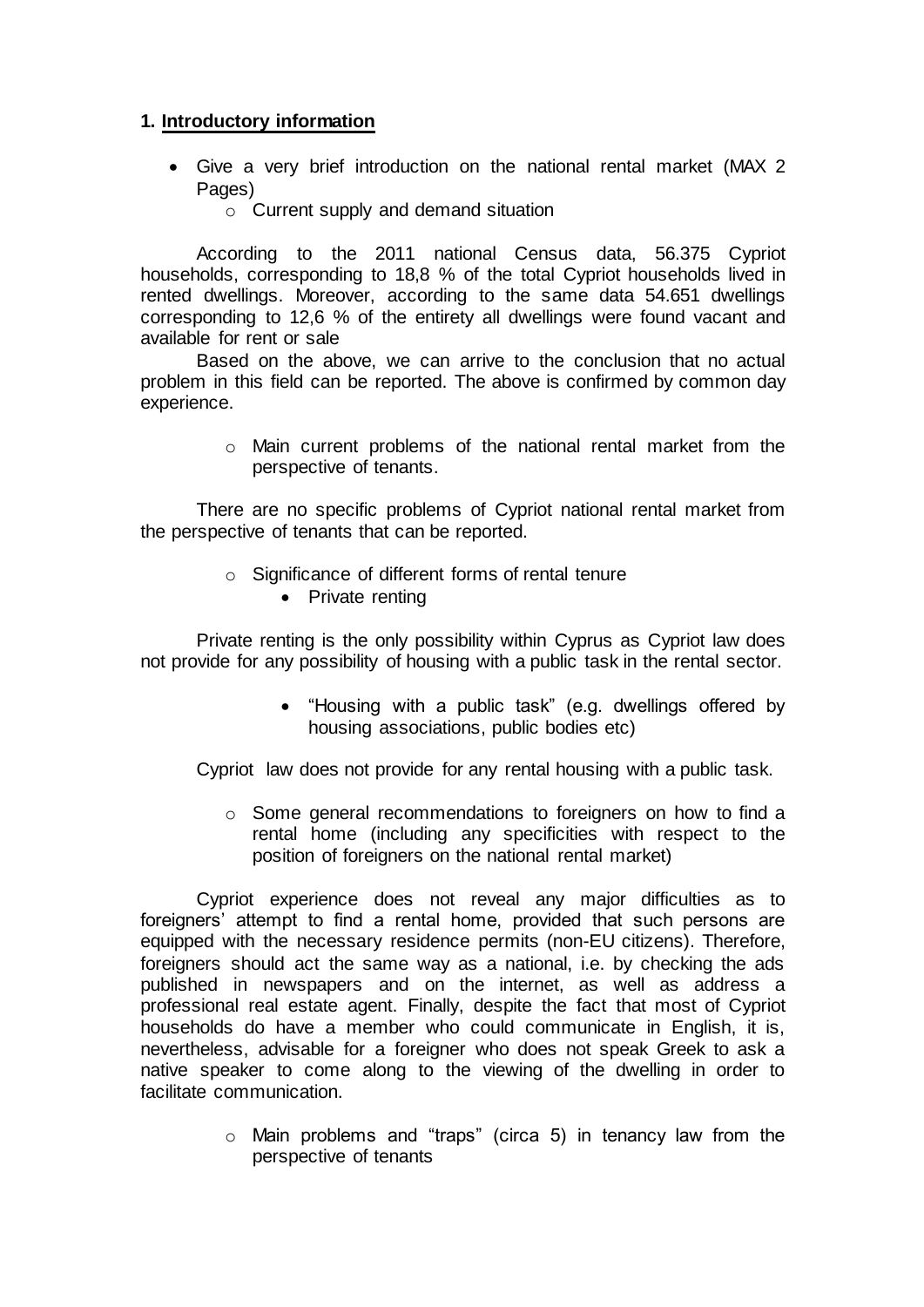The only "major" problem which could be reported in this respect would be the fact that under Cypriot law, the conclusion of a tenancy contract for a period exceeding one year should be executed in writing with the presence of two witnesses. If above condition is not met, then the tenancy is deemed null and turns into a month-to-month periodic tenancy.

 Compile a very brief section of "*Important legal terms related to tenancy law*" by quoting their original in the national language (MAX 1 Page; if relevant, e.g. for States using Cyrillic characters, please add a transliterated Latin character version of these terms)

| <b>Greek</b>                                            | <b>Translation into English</b> |
|---------------------------------------------------------|---------------------------------|
| Μίσθωση (Misthosi)                                      | Tenancy                         |
| Εκμισθωτής (Ekmisthotis)                                | Landlord                        |
| Ιδιοκτήτης (Idioktitis)                                 | Owner                           |
| Μισθωτής (Misthotis)                                    | Tenant                          |
| Míσθιο (Misthio)                                        | <b>Dwelling</b>                 |
| Μίσθωμα (Misthoma)                                      | Rent                            |
| Μίσθωση ορίστου χρόνου<br>(Misthosi aoristou xronou)    | Open ended tenancy              |
| Μίσθωση ορισμένου χρόνου<br>(Misthosi orismenou xronou) | Tenancy for a fixed time        |
| Eγγύηση (Egiissi)                                       | <b>Security Deposit</b>         |
| Καταγγελία (Katagelia)                                  | Termination                     |
| Ελάπωμα (Elatoma)                                       | <b>Defect</b>                   |
| Υπομίσθωση (Ipomisthosi)                                | Sublease/subletting             |

## **2. Looking for a place to live**

#### **2.1. Rights of the prospective tenant**

 What bases for discrimination in the selection of tenants are allowed/prohibited? What about, for example, status as a foreigner, student, unmarried partner, or person with a short-term work contract?

Cypriot antidiscrimination law is laid down on Law 42 (I)/2004 which mainly transposed the provisions of Council Directive 2000/43/EC of 29 June 2000 implementing the principle of equal treatment between persons irrespective of racial or ethnic origin. Law 42(1)/2004 explicitly prohibits any discriminative practice is based on racial or ethnic origin, religion, beliefs, community, language, colour, special needs, age and sexual orientation. As to the sectors covered by the above law, it should be mentioned that pursuant to the provision of art. 6, housing makes part of the Law's scope of application. Thus, it could be argued that a restriction on the choice of a tenant, which only relies on a discriminative basis, should be prohibited. However, above Law does not seem to provide any remedy in order for the potential tenant to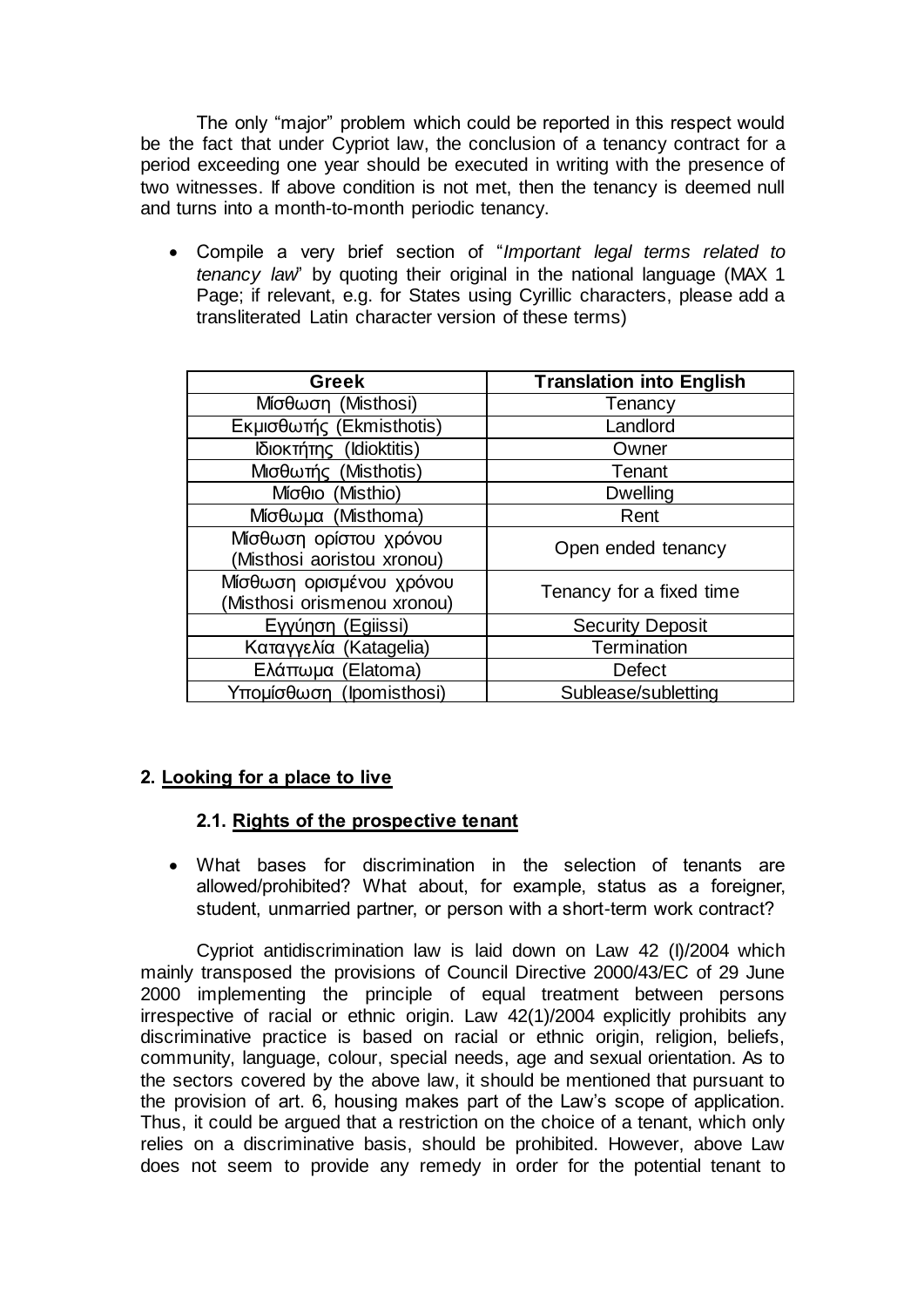oblige a landlord to conclude a tenancy contract

 What kinds of questions by the landlord are allowed (e.g. on sexual orientation, intention to have children etc)? If a prohibited question is asked, does the tenant have the right to lie?

 Cypriot law does not provide for any specific questions that a landlord is allowed or prohibited to make to a potential tenant. Every question which could provoke the disclosure of tenant's personal data should be deemed unlawful.

• Is a "reservation fee" usual and legal (i.e. money charged by the landlord to allow the prospective tenant to participate in the selection process)?

 Cypriot law does not provide for any reservation fee charged by the landlord to allow the prospective tenant to participate in the selection process. On top of that, Cypriot residential rental market does not show any examples of such practices.

 What kinds of checks on the personal and financial status of the tenant are usual and legal (e.g. the landlord requiring an independent credit report)?

There is no regulation providing any lawful check on the personal and financial status of a potential tenant that the landlord could betake to. Any such check, including the provision of a salary statement, would rely on the tenant's willingness to provide such data. On the contrary, if the landlord achieves by any means to gather such information, this action would directly violate the provisions of Law 138(I)/2001 on the protection of personal data, and would attract civil and criminal liability. Moreover, no kind of credit reference agencies accessible by private individuals operate within the Cypriot territory.

• What is the role of estate agents in assisting the tenant in the search for housing? Are there other bodies or institutions assisting the tenant in the search for housing?

Pursuant to Law 71 (1) /2010 *"on real estate agents"*, which regulates the profession of a real estate agent, the main service a real estate agent provides consists in suggesting opportunities, or intervening in the drawing up of contracts on real estates, and especially sales, exchanges, tenancies, leasing, etc.

Thus, real estate agents undertake to find a potential tenant on behalf of the landlord, and subsequently to draw up the tenancy agreement based on their client's mandate. In this respect, estate agents usually advertise a dwelling for rent, show interested persons the dwelling, provide information regarding its facilities, negotiate the rent to be paid – in accordance with the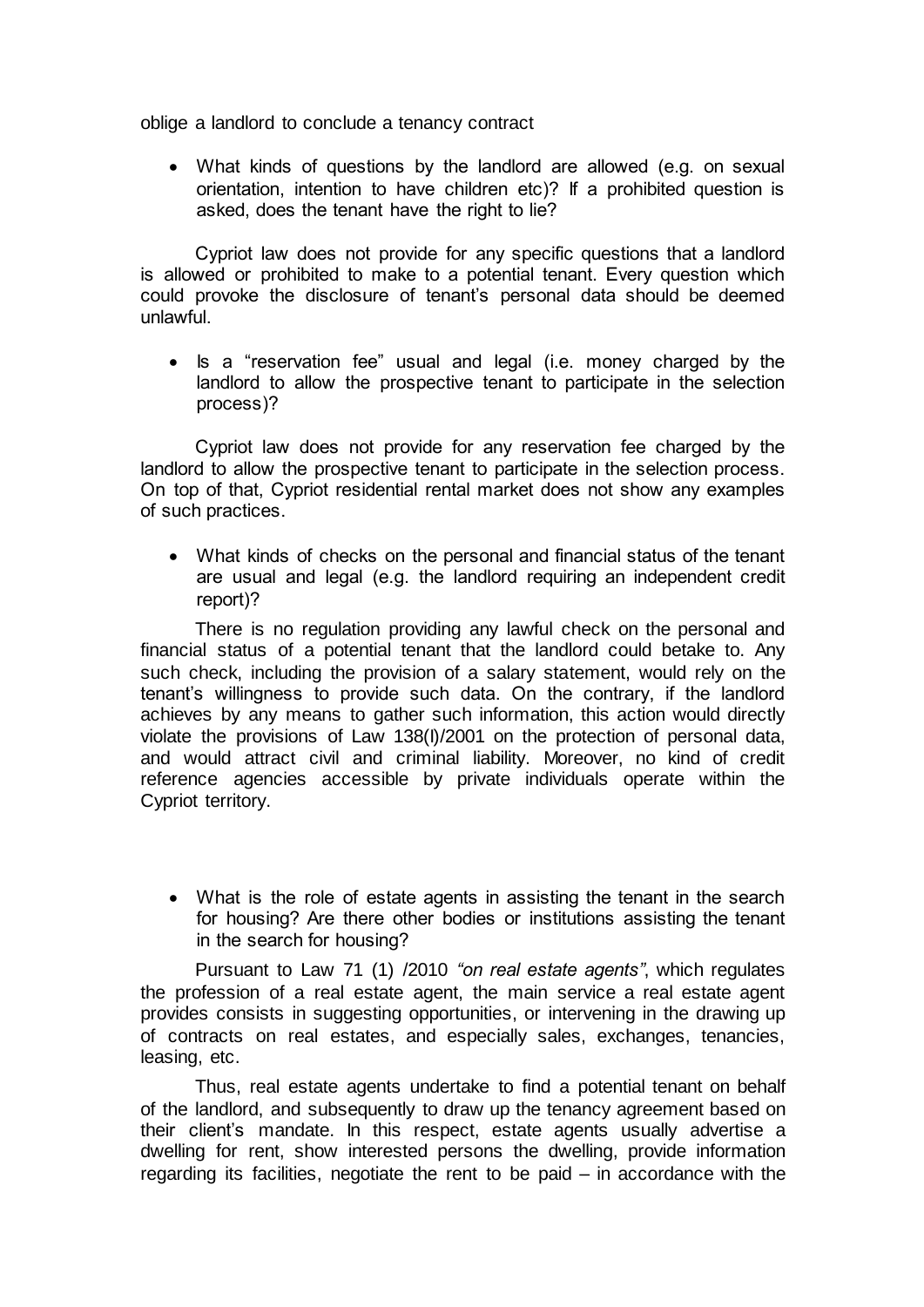landlord – and bring the parties into contact in order to sign the tenancy contract.

Finally, there are no other bodies or institutions assisting the tenant in the search for housing.

 Are there any accessible "blacklists" (or equivalent mechanisms) of bad landlords/tenants? Is there a system for rating and labelling preferred landlords/tenants?

Cypriot Law does not provide for any "blacklists" or equivalent mechanisms of bad landlords/tenants. Moreover, there is no system for rating and labelling preferred landlords/tenants.

#### **2.2. The rental agreement**

 What are the requirements for a valid conclusion of a rental contract (is written form necessary; is registration necessary and if yes, what kinds of fees apply lawfully)?

As a general rule, it should be mentioned that pursuant to the provisions of Cap. 149, formality is not a prerequisite for the conclusion of the contracts, which can, therefore, be validly concluded either in written, orally or following a certain behaviour of the parties.

However, pursuant to the provision of art. 77 (1) Cap. 149, if the tenancy refers to an immovable and is concluded for a term exceeding one year, then it should be executed in writing with the presence of two witnesses, otherwise the contract is void.

Moreover, art. 65B (1) of Cap. 224 affords the contracting parties with the right to register with the land registry tenancy contracts concluded for a term exceeding fifteen years. It is clear that art. 65B (1) Cap. 224 does not impose any kind of obligation for registration of a tenancy exceeding fifteen years. On the contrary, it only provides for an option in order for a type of time limited ownership right over the rented dwelling to be acquired by the tenant. The major advantage of such a registration is the transferability of the right afforded to the tenant. It is obvious that if the registration does not take place, then the landlord-tenant relationship remains purely personal. Finally, it should be pointed out that the registration should be performed within three months from the conclusion of the tenancy contract.

- What is the mandatory content of a contract?
	- o Which data and information must be contained in a contract?

There is no special regulation regarding the mandatory minimum requirements of what needs to be stated in a tenancy contract. Thus, this question should be answered in reference to the conceptual definition of tenancy, according to which the essential elements of a tenancy contract could be stated. Given that tenancy is defined as a contract whereby one contracting party (landlord) assigns the other (tenant) the absolute use of a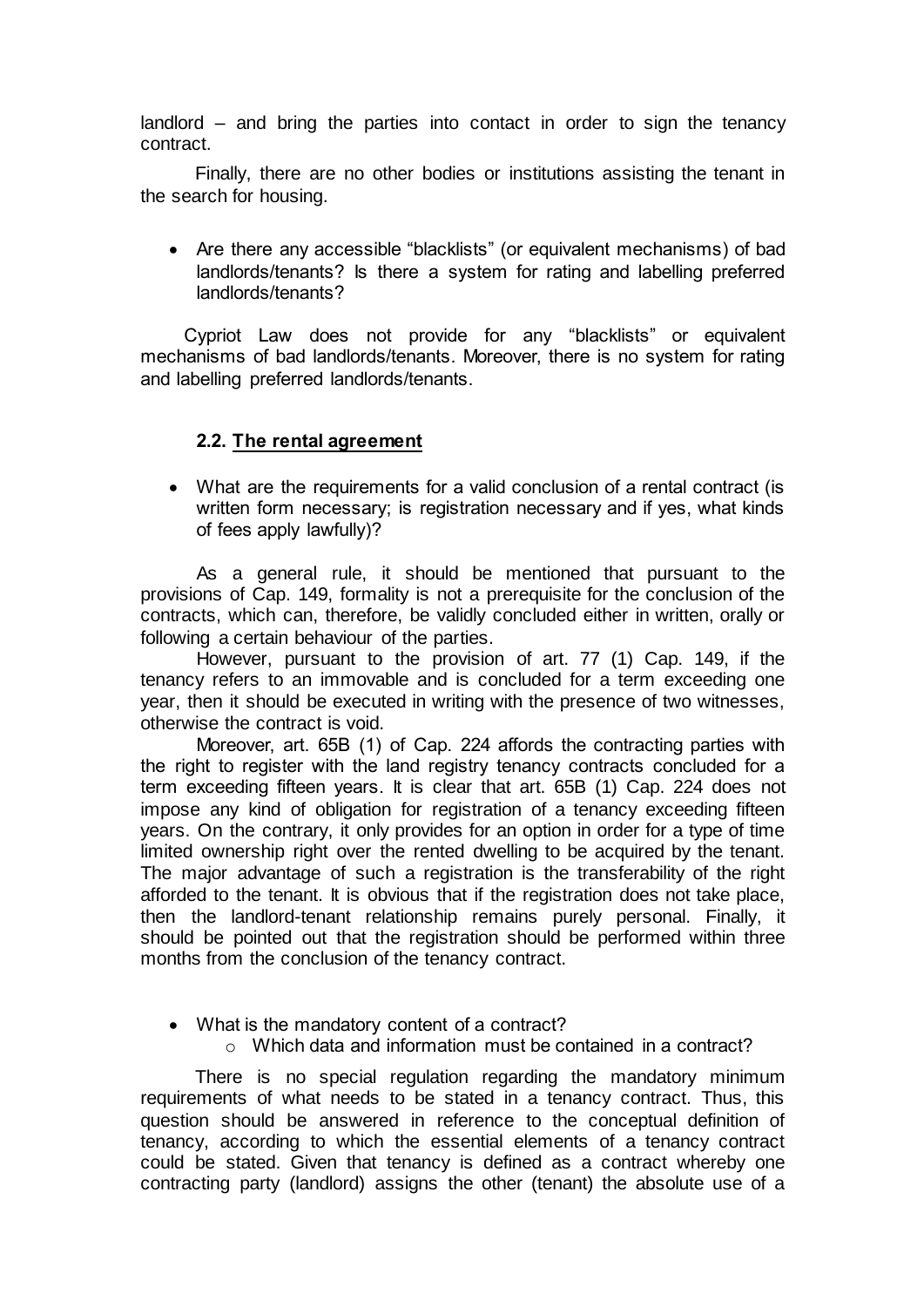property for a certain period of time, while the tenant undertakes to pay the rent agreed, therefore, the **essential elements** that a contract must include to be qualified as a tenancy contract are the following:

**a. Leasehold:** The object of a tenancy contract is to hand over the use of a property, defined as the "leasehold".

**b. Rent:** Rent is the fee owed by the tenant to the landlord for use of the dwelling. Rent usually consists in an amount of money; however, it can also, either totally or partially, be agreed as a non-pecuniary payment.

**c. Agreement to hand over the exclusive use of the dwelling:** Such an agreement distinguishes tenancy from similar contracts.

**d. Certain time period:** According to Cypriot law, a tenancy contract in which the duration is not defined by the parties, does not constitute a valid contract, and is therefore null and void. Moreover, according to the same law, the tenancy agreement must also include the start date of the tenancy.

> o Duration: open-ended vs. time limited contracts (if legal, under what conditions?)

Regarding contract duration, it should firstly be mentioned that the main aspect is the principle of freedom of contracts, giving the parties absolute freedom in terms of stipulating the duration of the tenancy contract they sign.

However, problems arise regarding whether an open-ended contract can be legally conceived under Cypriot law. On this issue, the Cypriot Supreme Court has ruled that an open-ended contract is not deemed a valid tenancy contract. Therefore, such a contract cannot be lawfully signed and is considered a periodic tenancy.

> o Which indications regarding the rent payment must be contained in the contract?

 Regarding rent payment, the Parties are free to agree upon when rent is due. According to usual practice in case of tenancies of immovable, rent is paid in advance and on a monthly basis.

- Repairs, furnishings, and other usual content of importance to tenant
	- $\circ$  Is it legal for the landlord to shift the costs for certain kinds of repairs (if yes, which?) to the tenant?

There is no statute regarding the question of who is responsible and for what kind of maintenance works and repairs. This should be agreed in the contract.

Generally speaking, it could be argued that the landlord's main obligation in the tenancy contract is to hand over the use of the dwelling to the tenant. Moreover, the landlord's obligation to ensure the dwelling is appropriate for the agreed use should always be understood to be an integral part of his main obligation. Thereby it is understood that the landlord is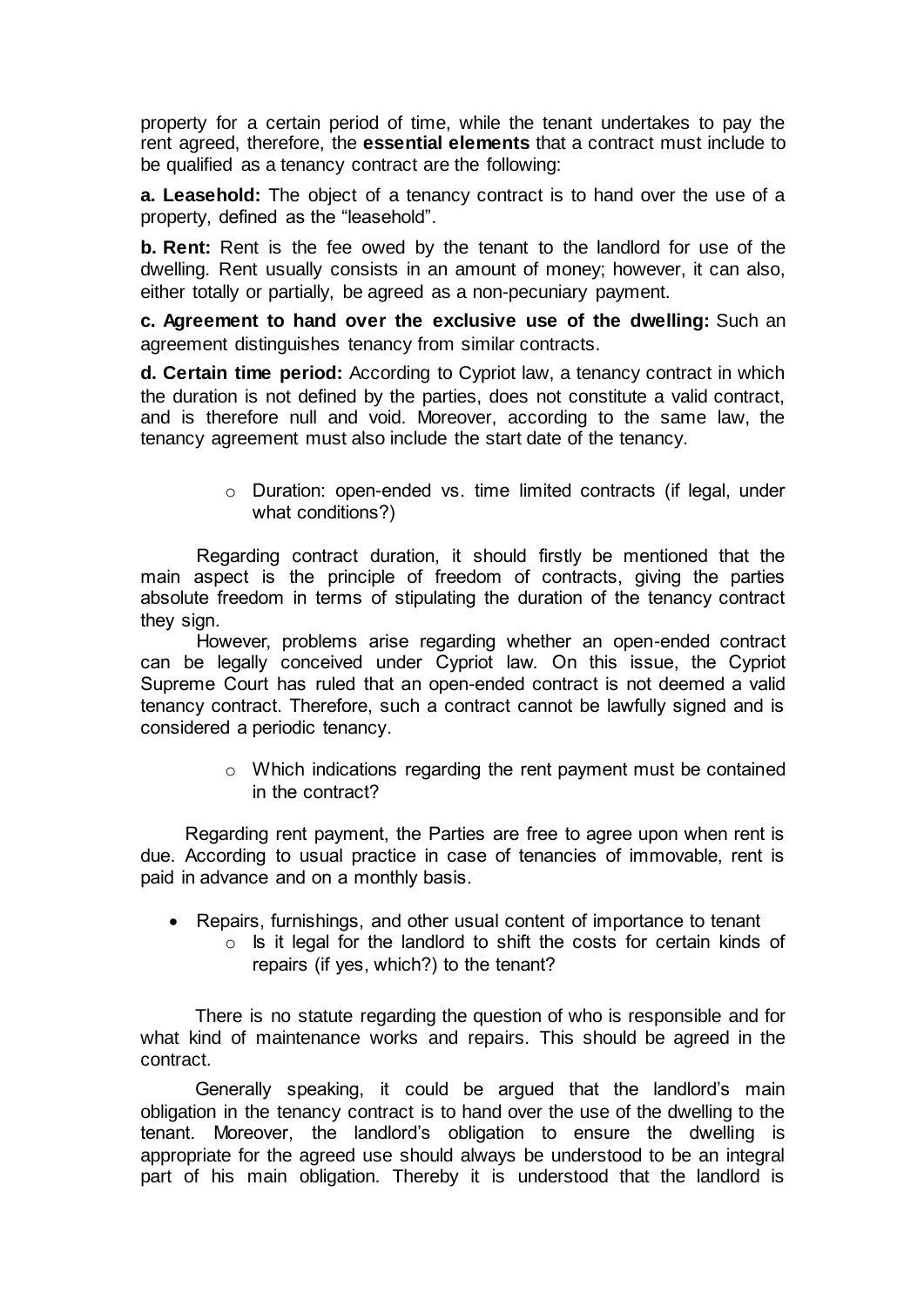responsible for all essential maintenance works and repairs to keep the dwelling in a suitable state for the agreed use.

On the other hand, the tenant is also usually obliged to return the dwelling in the same condition he found it as per the residential tenancy contract.

The lack of any specific regulation on the above matter confirms the fact that the contract is the most crucial aspect of the relationship between tenant and landlord.

> $\circ$  Is the landlord or the tenant expected to provide furnishings and/or major appliances?

 The Parties are free to agree upon who is expected to provide furnishings and major appliances. According to the vast majority of Cypriot tenancies, tenant is usually the party who brings in furnishings.

> o Is the tenant advised to have an inventory made so as to avoid future liability for losses and deteriorations (especially in the case of a furnished dwelling)?

 It is highly advisable that tenant has an inventory made in order to avoid future liability.

- o Any other usual contractual clauses of relevance to the tenant
- Parties to the contract
	- o Which persons, though not mentioned in the contact, are allowed to move into the apartment together with the tenant (partner, children etc.)?

There is no special statute answering to the question of which persons are allowed to move in an apartment together with the tenant. Such issue should normally be stipulated in the tenancy contract. However, given the constitutional protection that art. 22 (1) of the Cypriot constitution affords to the institution of family, tenant's spouse and children should be always allowed to move in, even in the event of a contract stipulation to the contrary.

> $\circ$  is the tenant obligated to occupy the dwelling (i.e. to use as tenant's primary home)?

The law does not state any explicit obligation of the tenant to take over and make real use of the dwelling. Thus, any tenant who does not take over or use the dwelling is not found in default; nevertheless, he remains liable to pay the agreed rent.

However, such an obligation could, either explicitly or even tacitly, arise from the contracting parties' agreement. For example, in cases where the dwelling is damaged due to disuse, the tenant should be obliged to live in the dwelling.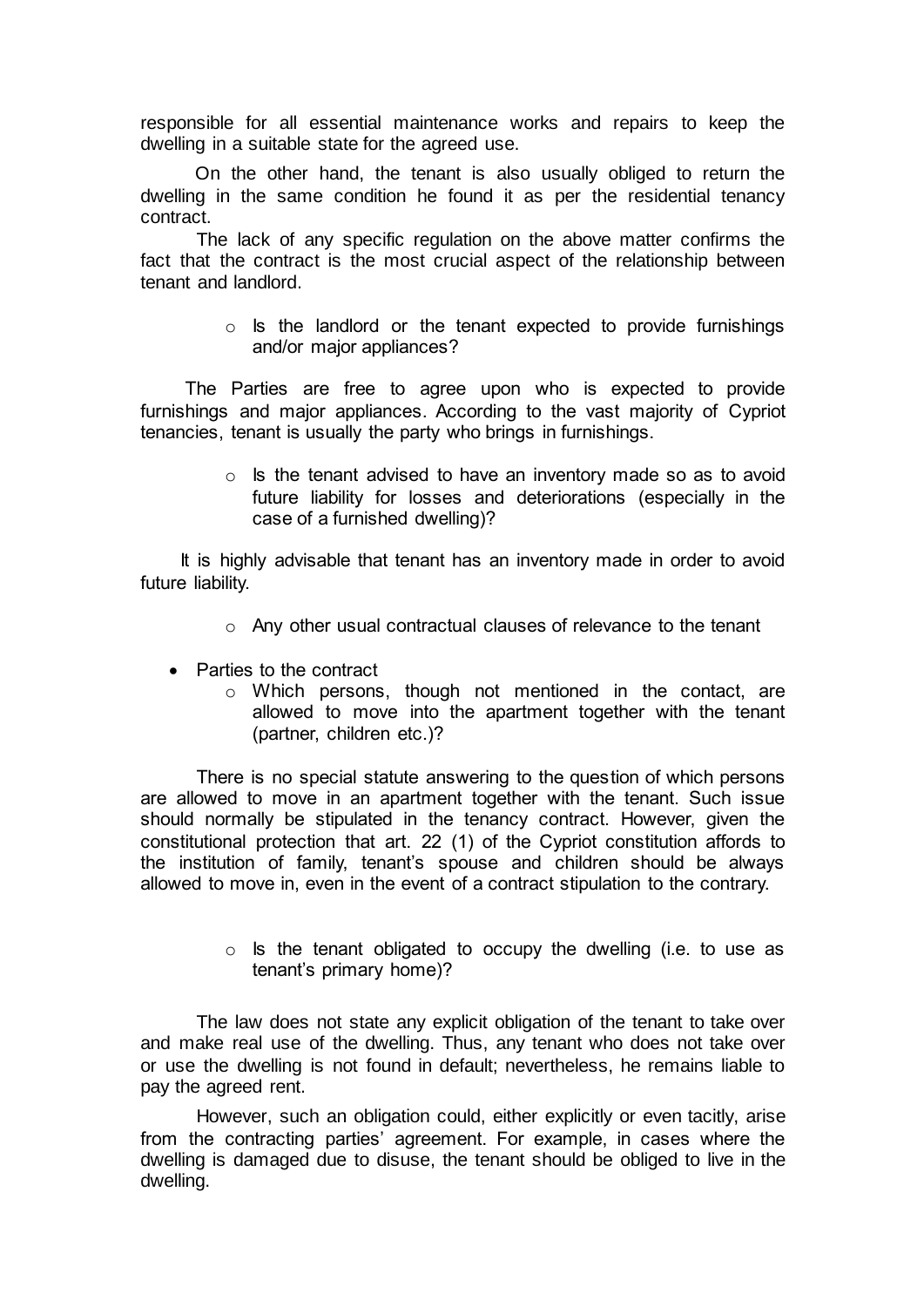- $\circ$  Is a change of parties legal in the following cases?
	- divorce (and equivalents such as separation of nonmarried and same sex couples);

#### **Separation**

In case of separation of a married couple, pursuant to art. 17 (1) of Law 23/1990 *"on Family Courts"* the court may concede the exclusive use of the dwelling used as the primary family residence, or part of it, to one of the spouses, independently of who the owner is or of who is entitled with the right to use the dwelling towards its owner.Evidently, problems arise when the court decides to concede the use of the family dwelling to the spouse who was not the contracting party to the tenancy agreement.

It should be firstly noted that even after such a judgment, there is no alteration as to the parties of the contract, which is still valid between the landlord and the initial tenant. Thus, the initial tenant remains liable towards the landlord for the execution of his obligations deriving from the tenancy contract. The tenant is also entitled with the right to terminate the contract upon expiry or to deny its renewal. In such a case, the contract would be validly dissolved, and the spouse, to whom the court judgment conceded the use, should be liable to return the dwelling. However, the latter would most probably have a tort claim against the spouse-tenant, provided that the conditions of tort liability apply.

#### **Divorce**

Nevertheless, when the marriage is irrevocably dissolved by a divorce court judgment the reciprocal obligations of spouses for cohabitation and joint contribution to the family needs cease to exist. Therefore, the spouse-tenant is entitled to demand the dwelling from the spouse to whom the use of the family residence was conceded; children notwithstanding.

> • apartments shared among students (in particular: may a student moving out be replaced without permission of the landlord);

 Cypriot law does not provide for any possibility that the student/tenant moving out is replaced by another, without relevant permission of the landlord. However, this could be the object of an agreement between the contracting parties.

• death of tenant: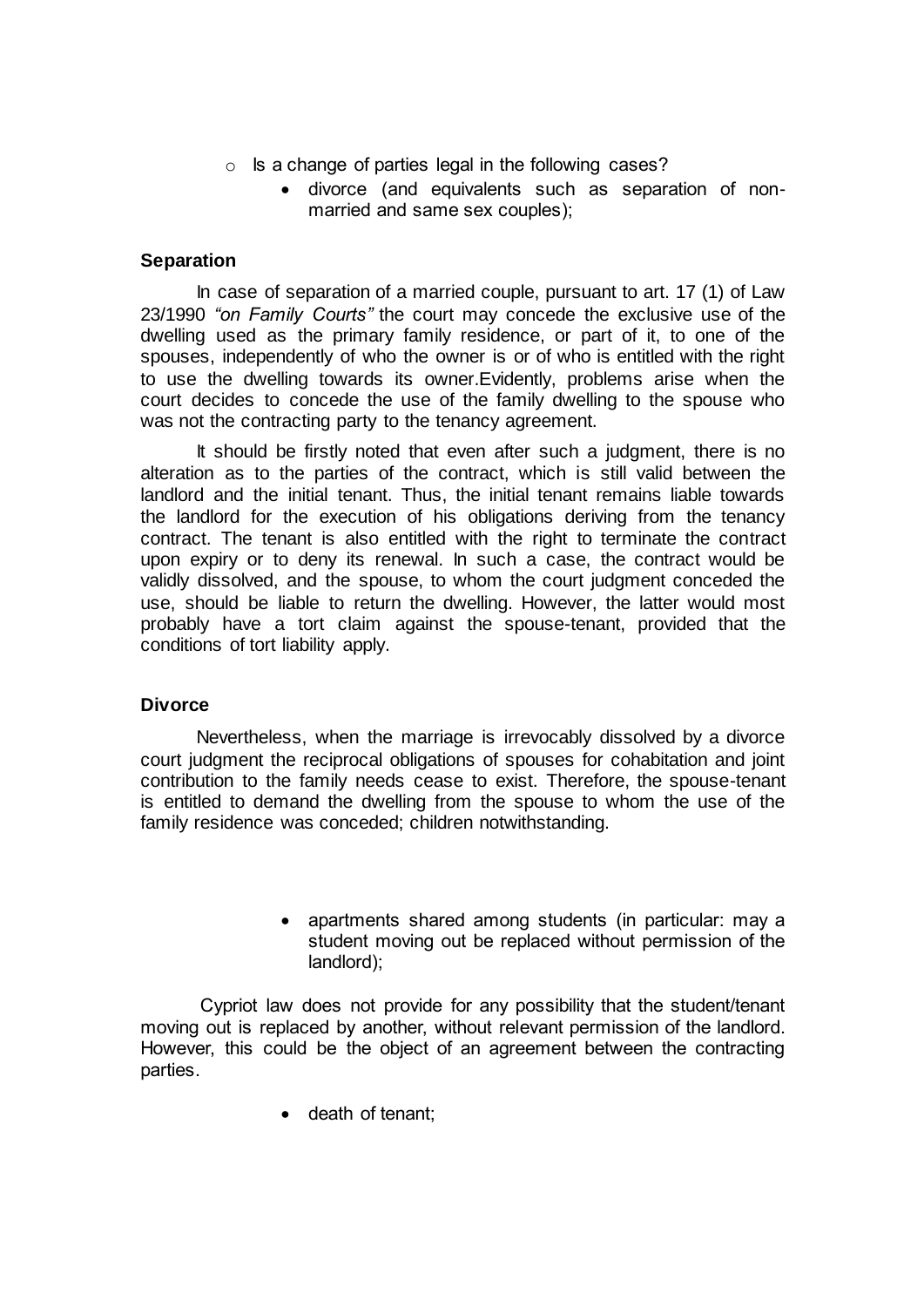Should the tenant die, the same regulations apply as in the death of the landlord. Thus, due to the character of tenancy as a personal contract, the contract should be deemed terminated.

However, a significant exception to the above rule is inserted by the provision of art. 2 of Rent Control Law, who affords the protection of the tenant to the surviving spouse or the child of the diseased tenant*.* It is therefore obvious, that where the provisions of Rent Control Law 23/1983 apply, then the surviving family of the tenant are considered tenants of the dwelling, which had been rented by the diseased.

• bankruptcy of the landlord;

 Bankruptcy of the landlord has no effect whatsoever to the tenancy, which continuous to be valid.

> o Subletting: Under what conditions is subletting allowed? How can an abuse of subletting (when the tenant is offered not an ordinary lease contract but only a sublease contract) be counteracted?

 There is no specific regulation regarding the tenant's right to sublet the rented dwelling. Therefore, the reference point regarding subletting depends on the will of the contracting parties. Thus, subletting is freely allowed should no opposing agreement be signed. It is, however, clear that in the case of subletting, the initial tenant is still liable to the landlord, for any default of the sub-tenant.

However, it should be stressed that the sub-tenant's position is clarified by art. 28 of Rent Control Law 23/1983, which regulates the validity of a court order for repossession of the dwelling issued against the tenant. Thus, any order for repossession of the dwelling, does not have any effect on the subtenant unless the tenant did not have any right to grant a sub-tenancy or if the sub-tenant made illegal or immoral use of the dwelling.

And so it derives that not only the initial tenancy contract can lawfully contain a subletting clause in favor of the tenant, but that the sub-tenant is afforded considerable rights towards the landlord in case of an eviction order against the initial tenant

> $\circ$  Does the contract bind the new owner in the case of sale of the premises?

 The question of whether a tenancy contract binds the new owner in the case of sale of the premises has been particularly observed by Cypriot Courts. Although the protection of the tenant seems imperative, however, the tenancy contract does indeed consist in a restriction to the new owner's right.

Cypriot courts have decided that anyone purchasing a dwelling aware that a tenancy contract has been signed on said dwelling is considered as a constructive trustee towards the tenant, and is consequently bound to respect the obligations of his predecessor.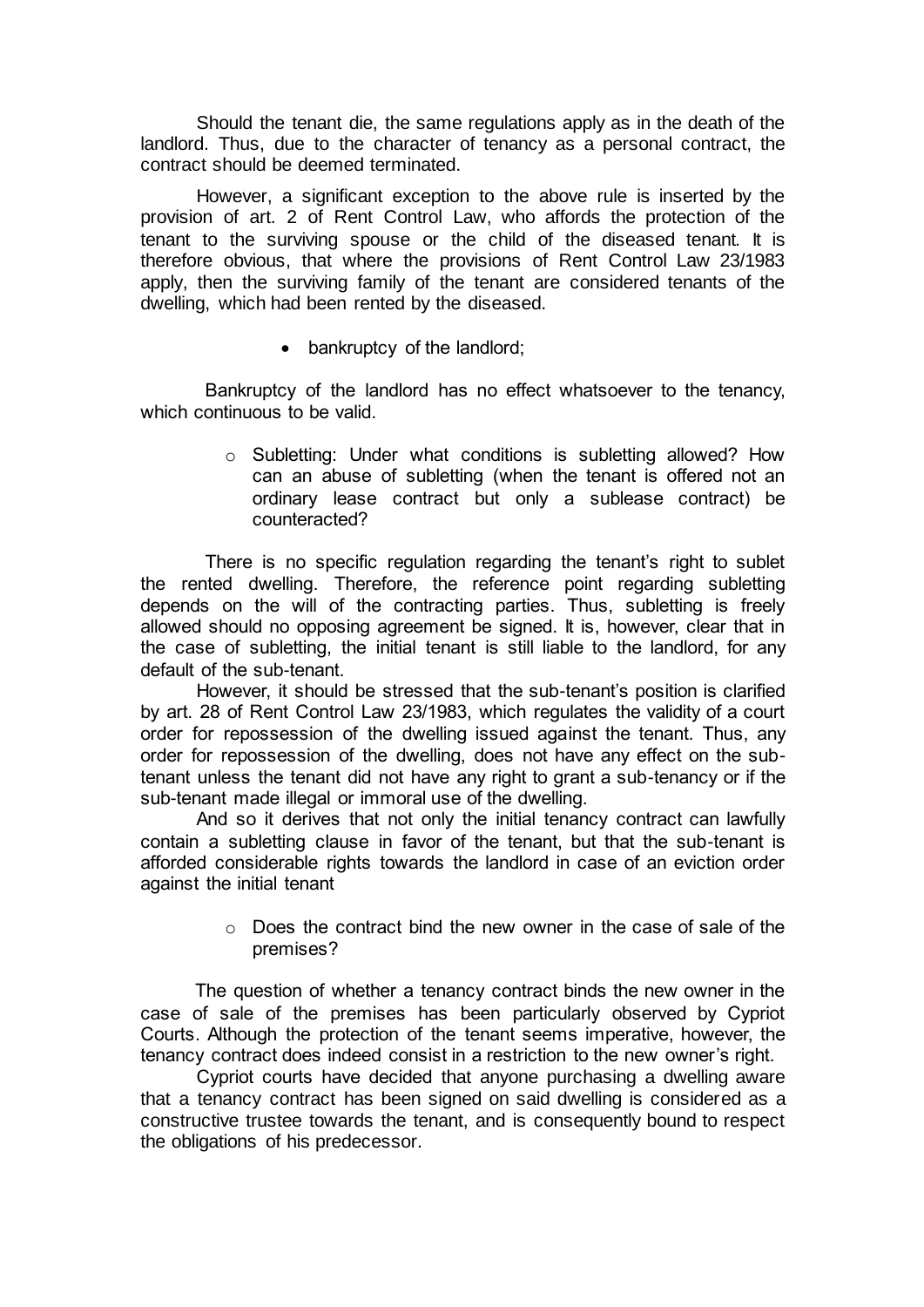- Costs and Utility Charges
	- o What is the relevant legal regulation of utilities (i.e. the supply of water, heating and electricity)? Must the landlord or the tenant conclude the contracts for provision of utilities?

 Contracts of supply are concluded either by the tenant or by the landlord. However it is highly advisable that tenant concludes such contracts, in order for landlord not to be held liable towards the supplier in case of tenant's insolvency.

> o Which utilities may be charged from the tenant by the landlord? What is the standard practice?

 The question of distribution among the parties is subject to their will, as there is no specific regulation in this respect. However, it is accepted that utilities belong to the "expenses for the use" of the dwelling, which, under the principle of good faith, should be borne by the tenant.

Standard practice reveals that utilities are paid by tenants. The vast majority of tenancy contracts include a relevant term.

> $\circ$  Is the tenant responsible for taxes levied by local municipalities for the provision of public services (e.g. for waste collection or road repair)?

According to Cypriot law, landlord is liable for any kind of taxes imposed on the dwelling. However, the Parties may agree to the contrary.

> $\circ$  Is it lawful to shift condominium costs, and if yes, which ones, onto the tenant (e.g. housekeeping costs)?

Shifting condominium costs onto the tenant is absolutely lawful under Cypriot law as practice shows that the above constitutes a common and usual contractual agreement of the Parties.

- Deposits and additional guarantees
	- o What is the usual and lawful amount of a deposit?

There is no regulation regarding the lawful amount of a deposit, and, consequently, the latter is fixed upon the contracting parties' agreement. It usually amounts to one or two monthly rents

> o How does the landlord have to manage the deposit (e.g. special account; interests owed to the tenant)?

There is no special regulation obliging the landlord to hold a special account for the deposit, although, the contracting parties can freely agree to such an action. Nevertheless, it is considerably rare, especially in cases of residential tenancies that the tenant requires from the landlord to create a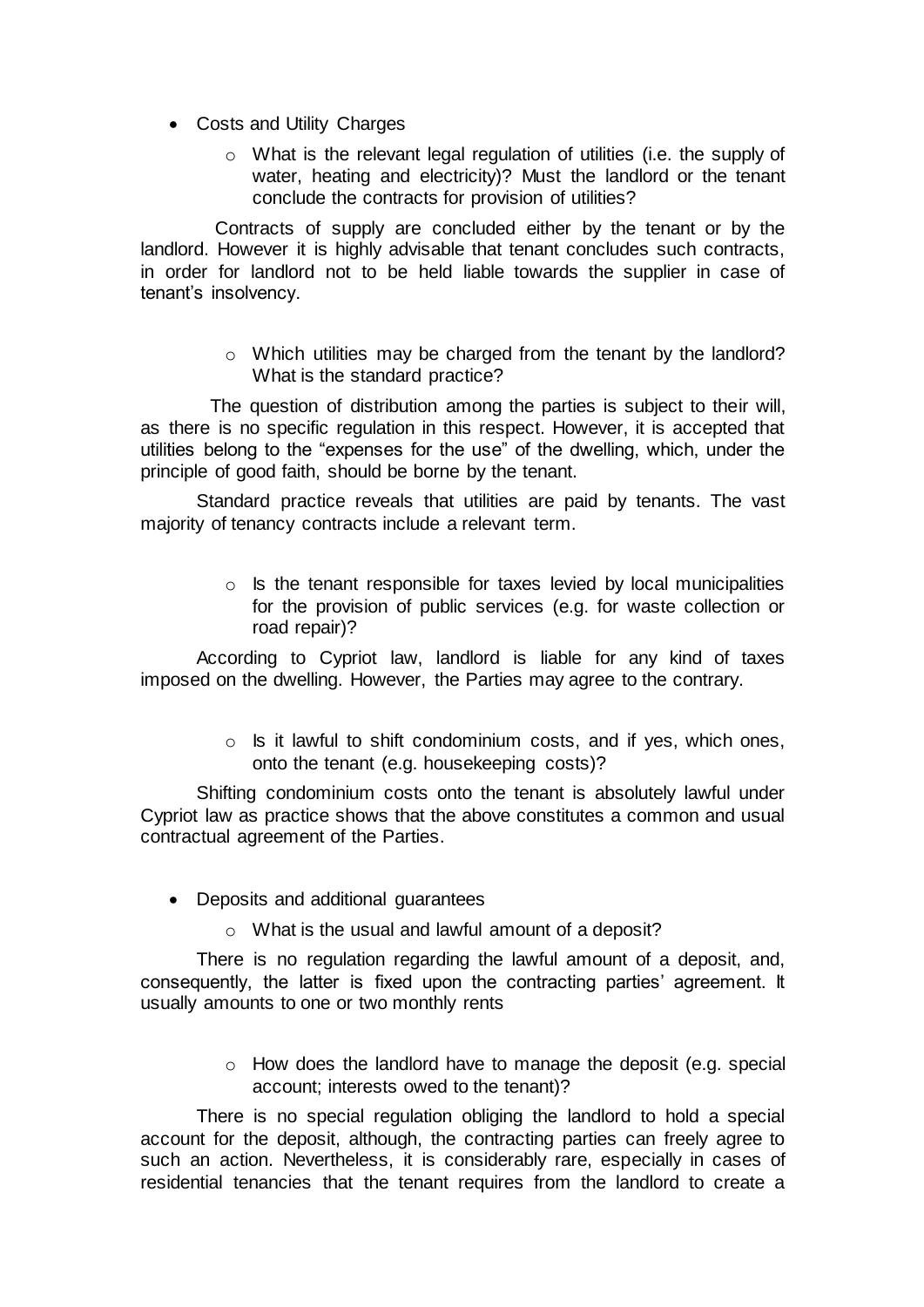special account only for the purposes of the deposit. On the contrary, tenant usually credits the agreed amount to the landlord's bank account, with the special reference that the deposited amount corresponds to the agreed guarantee deposit.

> o Are additional guarantees or a personal guarantor usual and lawful?

Although additional guarantees or a personal guarantor should be deemed lawful under Cypriot law, common day practice reveals that such practices are not usual in residential tenancies.

> o What kinds of expenses are covered by the guarantee/ the guarantor?

Deposit is mainly purposed to cover any damages that occur to the dwelling and which lie beyond to common usage. As well as that, landlord very often covers unpaid expenses for utilities which were to be borne by the tenant (such as water and electricity supply etc.). Finally, landlord may cover every monetary claim he may be entitled to against the tenant, and which derive from the tenancy contract

#### **3. During the tenancy**

#### **3.1. Tenant's rights**

- Defects and disturbances
	- o Which defects and disturbances are legally relevant (e.g. mould and humidity in the dwelling; exposure to noise e.g. from a building site in front of the dwelling; noisy neighbours; occupation by third parties)?

Cypriot law does not provide any general definition for the notion of defects, while there is no relevant statute providing for legal consequences in the event of defective dwelling. Thus, the question should be answered again based on the stipulations of the contract.

As a general definition, it could be said that every condition which partially or totally obstructs the agreed use of the property by the tenant should be considered as a defect of the dwelling. The main characteristic of a defect is the property's incomplete nature, which has a negative effect on the value or usefulness of the property. In order to ascertain whether a property is defective or not, reference should be made to every specific contract; the specific will of the parties i.e. "as what" or "for what purpose" was the property leased is a crucial part of this. Should such a defect exist, the landlord will be liable for breach of contract.

Therefore, cases such as mould and humidity should be considered as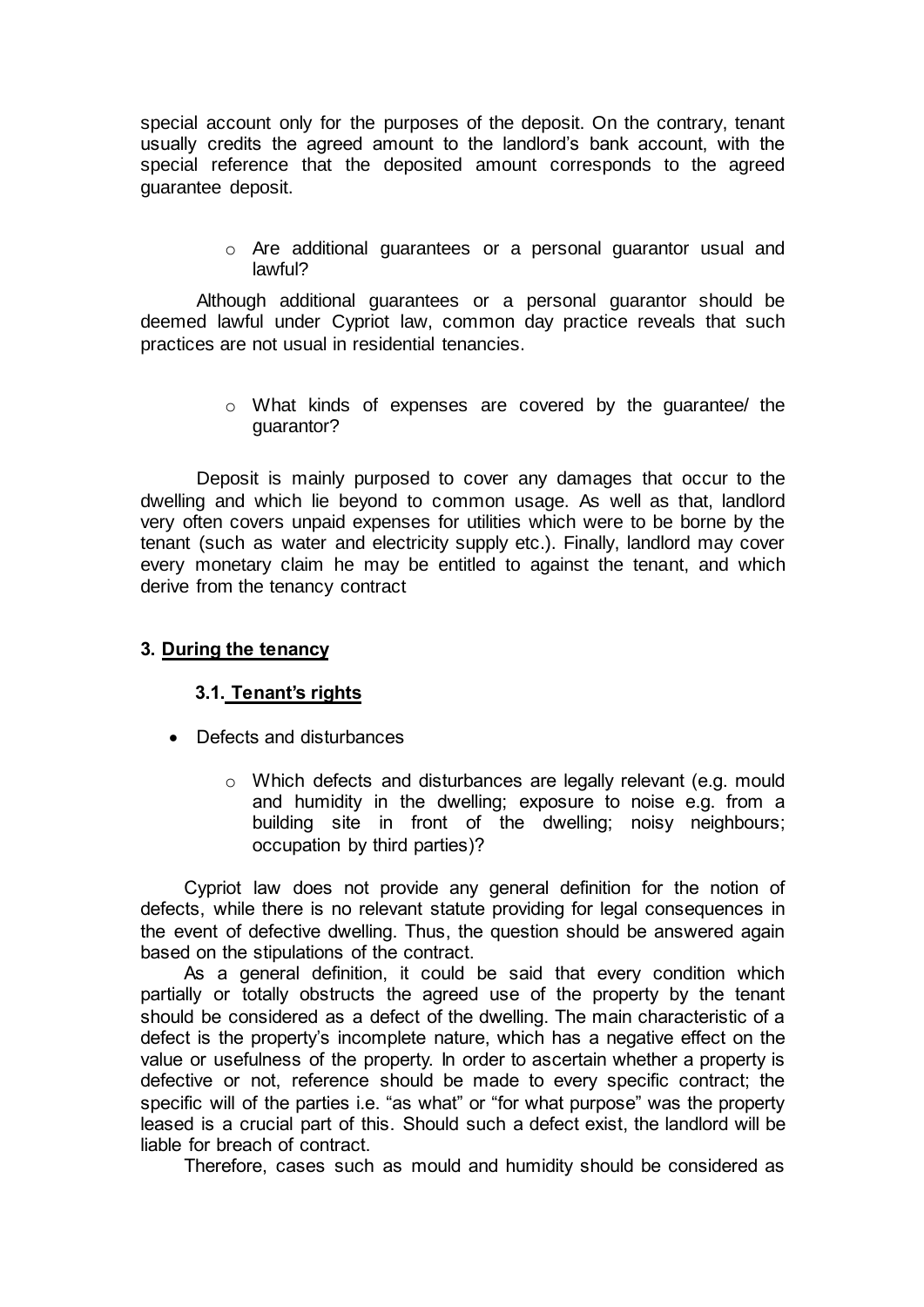defects of the dwelling. Moreover, despite the fact that Cypriot jurisprudence lacks of any relevant case law in this field, the exposure of the house to noise from a building site in front of the house or noisy neighbours do not seem to constitute a defect under the Cypriot legal system, which could create legal obligations deriving from the tenancy contract. Such cases should mostly be dealt applying the provisions of tort law. Moreover, the occupation of the house by third parties such a squatters should be considered as constituting a breach of landlord's obligation to hand over the use of the dwelling to the tenant and not as a defect in legal terms.

> o What are the tenant's remedies against the landlord and/or third parties in such situations (e.g. unilateral rent reduction vs. rent reduction to be allowed by court; damages; "right to cure" = the landlord's right to repair the defect; the tenant first repairs the defect and then claims the costs from the landlord)

The legal consequences of the existence of a defect would be the same with the one's deriving a breach of contract by the landlord. Thus, the tenant should have the right to terminate the contract and claim damages for not fulfilment.

As well as that, the tenant could file an action claiming specific performance of the contractual term imposing on landlord the obligation to keep the dwelling in the proper condition for the agreed use, by demanding the cure of the defect

- Repairs of the dwelling
	- o Which kinds of repairs is the landlord obliged to carry out?

Landlord's main obligation deriving from the tenancy contract is to hand over the use of the dwelling to the tenant. Moreover, landlord's obligation to maintain the dwelling appropriate for the agreed use makes part of the above main obligation. It clearly derives from the above that landlord is responsible for all kind of maintenance works and repairs that are essential in order for the dwelling to be maintained appropriate for the agreed use.

> o Does a tenant have the right to make repairs at his own expense and then deduct the repair costs from the rent payment?

Whether or not the tenant may replace the rent payment by a performance in kind or make repairs at his own expense and deduct the repairs costs from the rent payment relies exclusively on the provisions of the tenancy contract. Cypriot law lacks of any specific regulation in this field.

- Alterations of the dwelling
	- $\circ$  Is the tenant allowed to make other changes to the dwelling?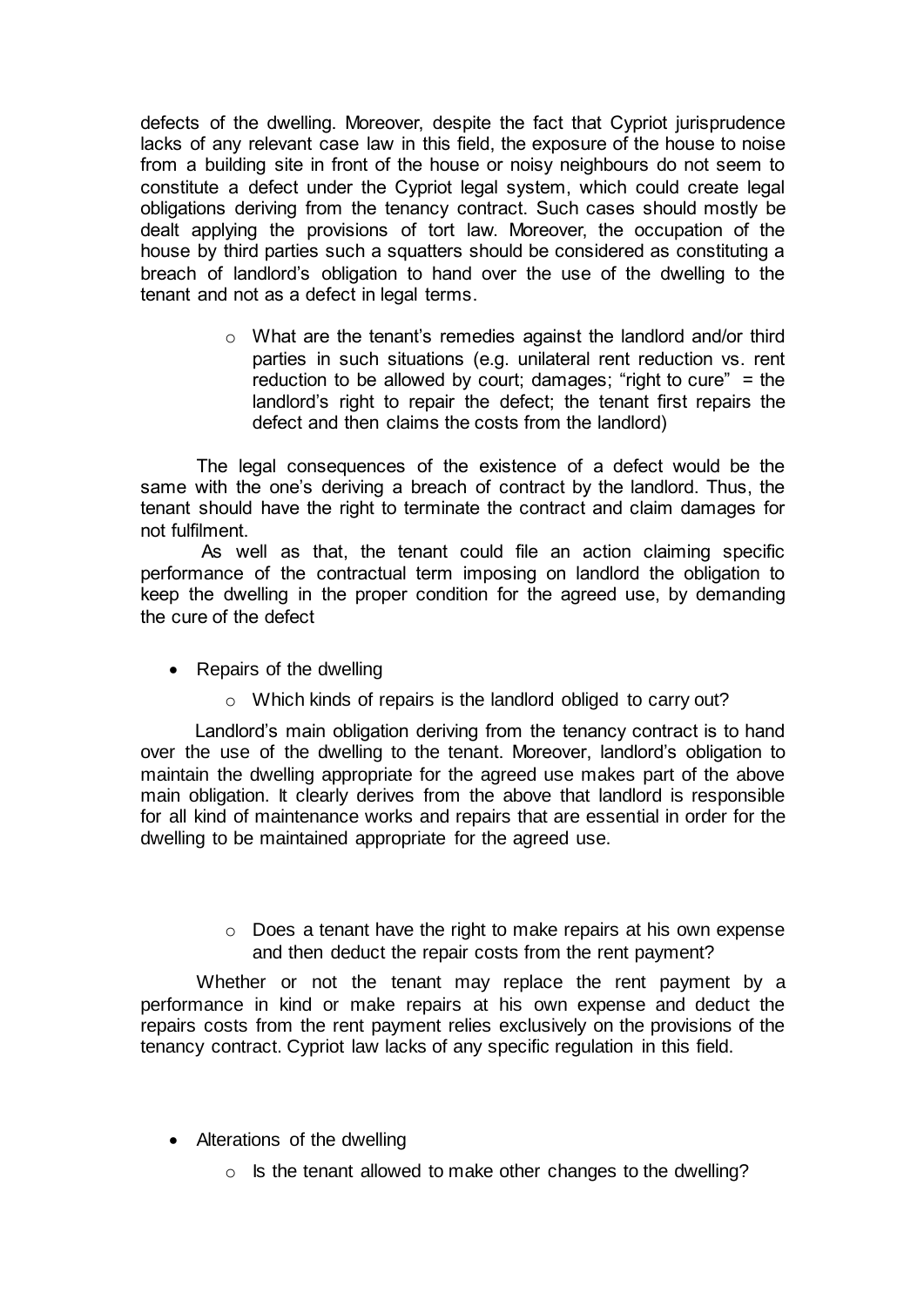In order to give an answer to the question of whether the tenant is entitled to make alterations to the dwelling, reference should be made to the agreed use of the dwelling, as resulting from the contract.

> • In particular, adaptations for disability (e.g. building an elevator, ensuring access for wheelchairs etc.)

If it was agreed that the dwelling would be used as a handicap's residence, it is obvious that tenant would not only be allowed to build a special elevator, but he would also be entitled with the right to claim relevant expenses from landlord

Affixing antennas and dishes

 Affixing antennas should also be considered as an allowed alteration for a residential dwelling.

• Repainting and drilling the walls (to hang pictures etc.)

Repainting and drilling the walls in order to hang pictures, should be considered as allowed alterations. However, tenant should be considered liable for reinstating the dwelling in the condition he received it.

Uses of the dwelling

 The point of reference as to the allowed uses of the dwelling relies upon the contracting parties will.

- o Are the following uses allowed or prohibited?
	- keeping domestic animals

Provided that no agreement to the contrary has been made between the Parties, then keeping domestic animals should be considered as an allowed use. However, special attention should be drawn to the statutes of the condominium, which may prohibit such use.

• producing smells

Producing smells should be considered as a prohibited use of the dwelling if such smells disturbs the respective use of neighbouring dwellings.

• receiving guests over night

Receiving guests over night should be considered as a prohibited uses of the dwelling if such practices disturb the respective use of neighbouring dwellings.

• fixing pamphlets outside

Reference should be made to the contracting parties' agreement.

• small-scale commercial activity

If the tenancy is concluded exclusively for residential purposes, then even small-scale commercial activity should be considered prohibited.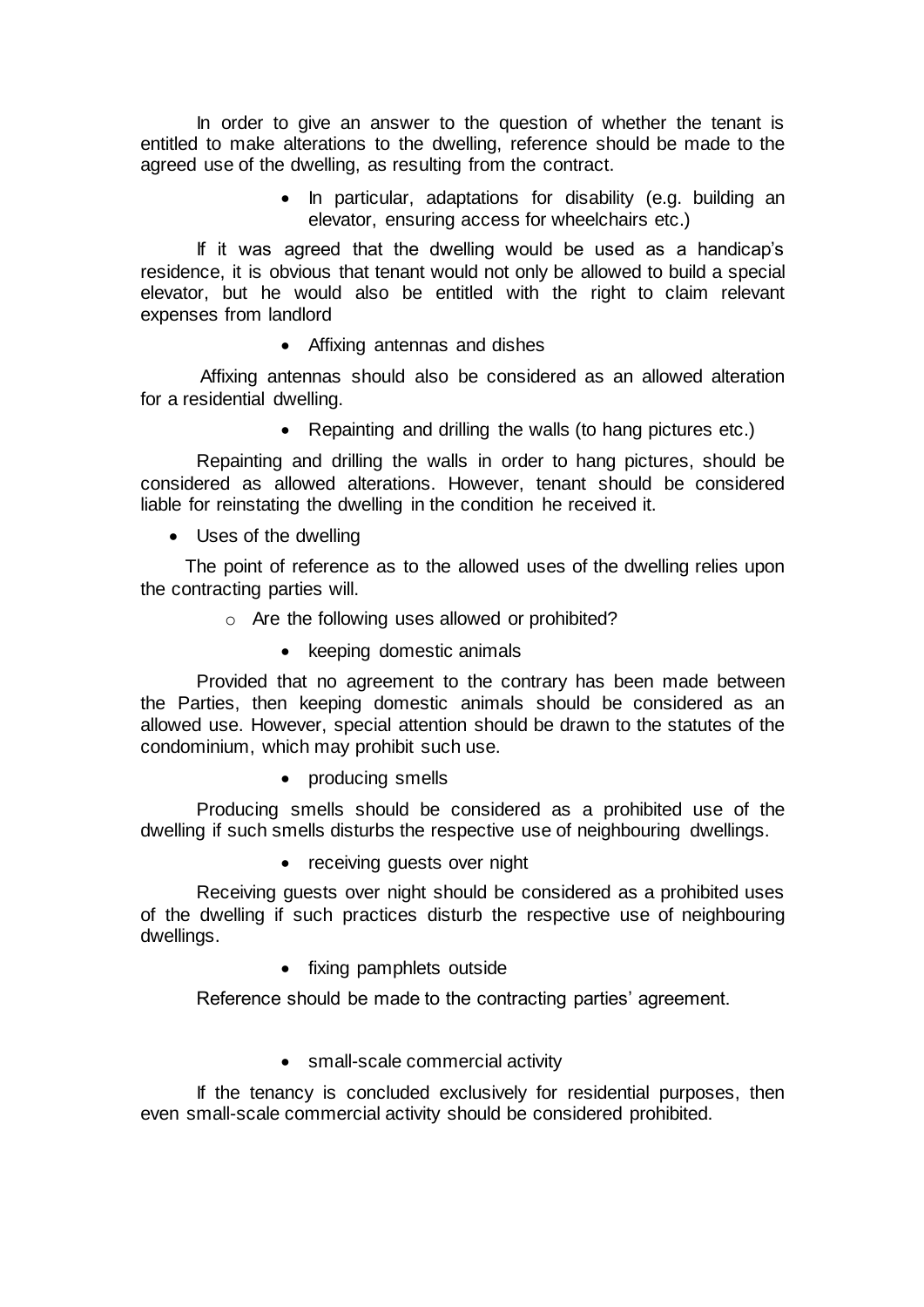### **3.2. Landlord's rights**

• Is there any form of rent control (restrictions of the rent a landlord may charge)?

The Cypriot Tenancy Law does not control the rent agreed upon by the parties in the initial tenancy contract. Therefore, the amount of rent premiums is freely fixed based on the will of the parties, pursuant to the general clause of contractual freedom. Furthermore, Cypriot law does not seem to provide any statutory remedy should the agreed rent be excessive. As already stated above, the content of a contract cannot naturally be deemed unfair, due to the acceptance of the contracting parties.

- Rent and the implementation of rent increases
	- o When is a rent increase legal? In particular:
		- Are there restrictions on how many times the rent may be increased in a certain period?

Distinction should be made between free market and statutory tenancies under the scope of application of Rent Control Law 23/1983.

Regarding free market tenancies, the general rule is that the contract should determine when, how and the level by which the landlord is entitled to increase the rent.

However, regarding statutory tenancies, it should be mentioned – at the outset – that a tenancy becomes statutory when the tenant remains in possession of the dwelling after expiry or termination of the first tenancy. Moreover, the rented dwelling should be located in 'a controlled area' specified as such by a special presidential decree and should be built before 31 December 1999. Rent control Law 23/1983 allows for an agreed increase of no more than 14 % of the existing rent, but not within two years from the date of the last application or the date of the last voluntary increase. If the tenant refuses, the Rent Control Courts will determine a "reasonable rent", taking into account the official value, and factors such as age, size, location and condition of the dwelling.

> • Is there a possible cap or ceiling (fixed by statute or jurisprudence) which determines the maximum rent that may be charged lawfully?

As mentioned above, regarding free market tenancies, there is no cap or ceiling fixed either by statute or jurisprudence which determines the maximum rent that may be charged lawfully.

On the contrary, regarding statutory tenancies, Rent Control Law 23/1983 allows for an agreed increase of no more than 14 % of the existing rent, but not within two years from the date of the last application or the date of the last voluntary increase.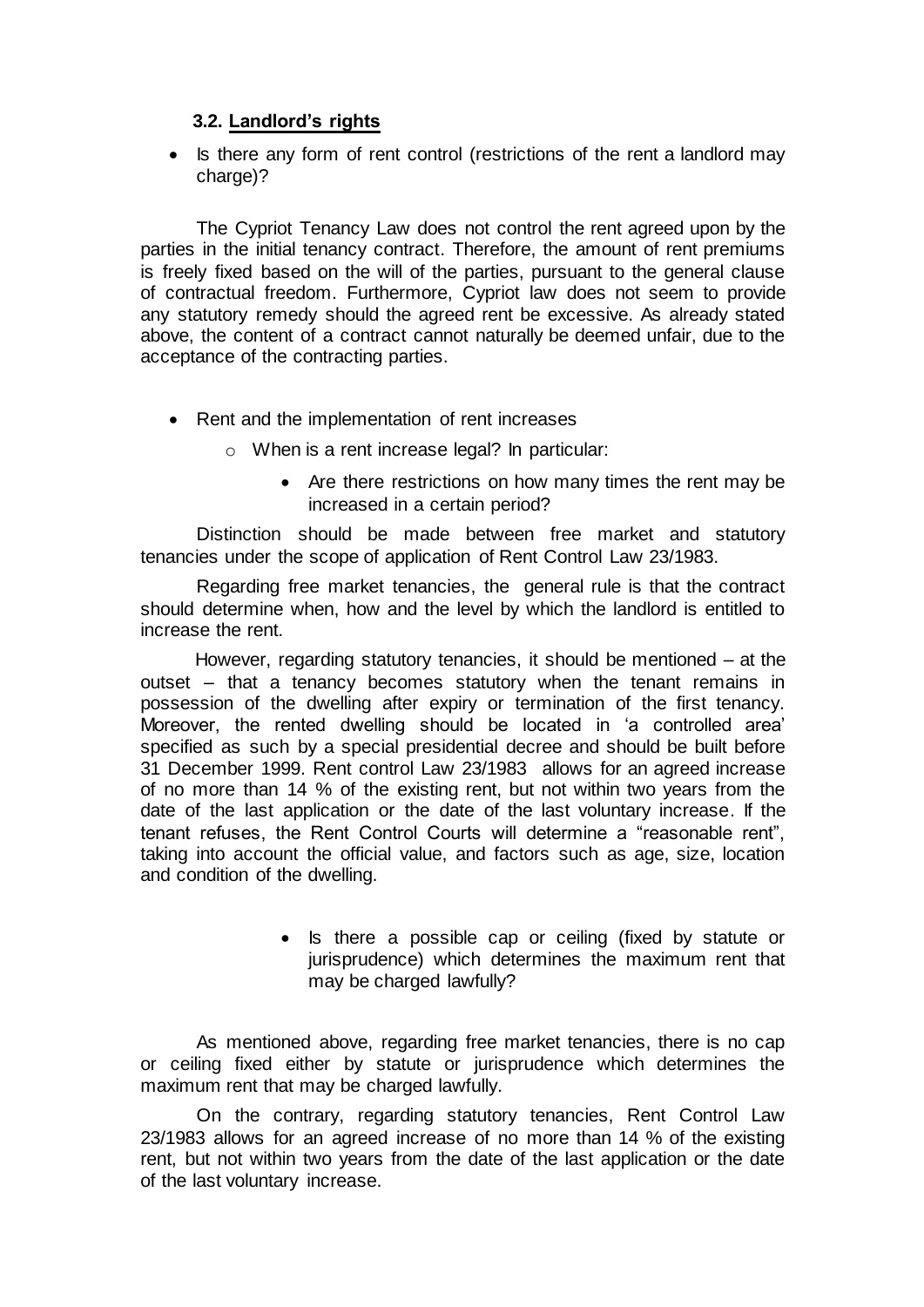o What is the procedure to be followed for rent increases? To what extent can the tenant object to a rent increase?

Regarding free market tenancies, there is no special procudere to be followed for rent increases. On the contrary, as far as statutory tenancies are concerned, if tenant refuses to pay an increased rent charged by the landlord, then he may address the Rent Control Court which will determine a 'reasonable' rent pursuant to the provisions of Rent Control Law 23/1983.

- Entering the premises and related issues
	- o Under what conditions may the landlord enter the premises?

There is no special regulation on the conditions under which the landlord may enter the premises. This matter should be dealt with by the contractual provisions between the parties. However, the tenant should always tolerate any visits by the landlord that are absolutely essential for confirming a defect or any kind of malfunction of the dwelling, in order to find out whether the tenant makes good use of the dwelling as well as for a new potential buyer or tenant to be able to examine the dwelling. Such visits should not be deemed as violating the tenant's right to the absolute possession of the dwelling

Finally it is clear that the landlord may freely enter the dwelling if the tenant consents it.

> o Is the landlord allowed to keep a set of keys to the rented apartment?

There is no special provision of the law that regulates the question of whether or not the landlord can keep a set of keys to the rented apartment. Thus, such an issue relies upon the free will of the contracting parties

> $\circ$  Can the landlord legally lock a tenant out of the rented premises, e.g. for not paying rent?

Under no circumstances may the landlord lock a tenant out of the rented premises due to default in paying rent. This would directly violate the law, constitute a civil tort as well as a criminal offence of trespass to another's property. The landlord should address the competent judicial authorities in order to enforce his claims against the tenant

> o Can the landlord legally take or seize a tenant's personal property in the rented dwelling, in particular in the case of rent arrears?

Cypriot law does not provide for any statutory right of the landlord to take or seize tenant's personal property in case of rent arrears.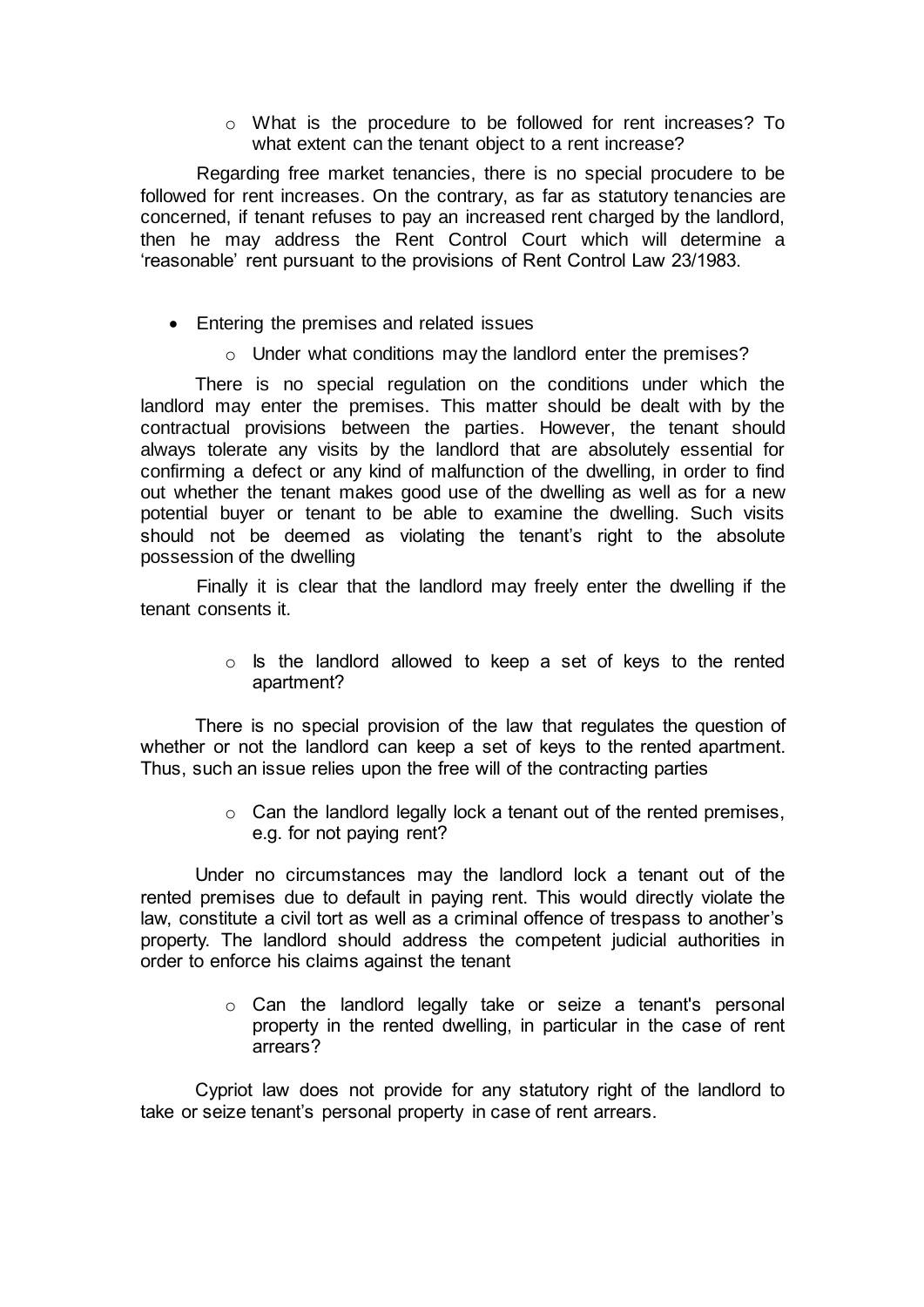## **4. Ending the tenancy**

#### **4.1. Termination by the tenant**

 Open ended contract (if existing): under what conditions and in what form may the tenant terminate the tenancy?

Cypriot law does not provide for any periods or deadlines to be respected in order to validate the termination of a tenancy contract on behalf of the tenant. Such issues should derive from the contractual stipulations between the parties.

However, an exception to this rule applies to periodic tenancies. As has already been mentioned above, periodic tenancies are created in the void of tenancy contracts. The reason that tenancy is invalid can be attributed to nonobservance of the formal requirements imposed by art. 77 (1) Cap. 149 (i.e. they are either not concluded in writing or witnessed by two competent witnesses) as well as to the fact that they are concluded for an indefinite period of time. According to Cypriot courts, such tenancies are considered as month-to-month, year-to-year or even day-to-day, depending on the periods that the tenant owes the rent. Periodic tenancies do not expire at the end of each period, but are automatically renewed for the same period, until their termination through proper notice. Regarding proper notice, such notice should be given one full period in advance, and should expire at the end of a period. Thus, in the case of a month-to-month tenancy, a proper notice for termination should be given one month in advance, and should expire on the last day of the month before the new periodic tenancy would normally begin. For example, if a month-to-month periodic tenancy began on the  $12<sup>th</sup>$  of January, then it is renewed the  $12<sup>th</sup>$  day of any subsequent month. If a party wants to validly terminate the tenancy on the  $12<sup>th</sup>$  of July, then the notice should be given on or before the  $11<sup>th</sup>$  of June.

 Under what circumstances may a tenant terminate a tenancy before the end of the rental term (e.g. unbearable neighbours; bad state of dwelling; moving for professional reasons)?

Although break clauses in favour of the tenant are rarely inserted into tenancy contracts, nevertheless, the tenant does seem to have a statutory right to terminate the tenancy agreement before the agreed date of termination, should the landlord breach the contract. Thus, if a landlord fails to comply with his obligation to the contract, then the tenant is entitled to terminate the contract before its expiry. In that case, the landlord is not entitled to compensation, since he is at fault for the non execution of the contract.

 May the tenant leave before the end of the rental term if he or she finds a suitable replacement tenant?

Cypriot law does not provide for such a right of the tenant, however, this could be validly agreed between the contracting parties.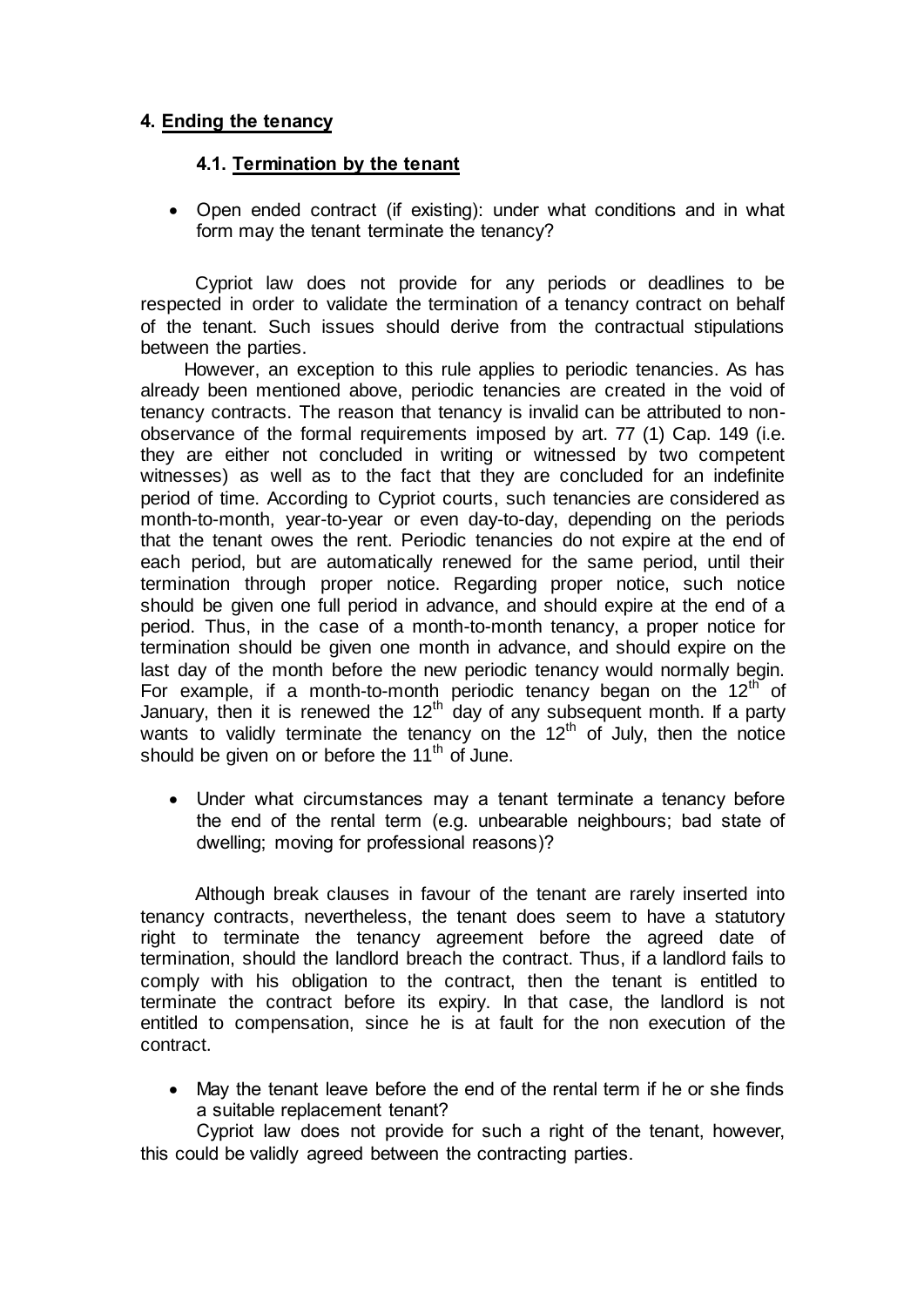## **4.2. Termination by the landlord**

 Open ended contract (if existing): under what conditions and in what form may the landlord terminate the tenancy (= eviction) (e.g. the landlord needs the house for himself or wants to renovate and use it differently in the future)?

As already mentioned above, distinction should be made between free market tenancies and statutory tenancies.

Regarding free market tenancies, Cypriot Law does not make any distinction between ordinary and extraordinary notice for termination. The admissible grounds for notice should be considered pursuant to the provisions of the contractual agreement. However, the landlord should normally be afforded with the right to terminate the contract in cases such as massive rent arrears, pursuant to the contractual terms

Moreover, the same –as explained above – rules on notice of periodic tenancies equally apply to landlord's termination.

Regarding statutory tenancies, Rent Control Law 23/1983 affords statutory tenants with special protection against eviction. However, this does not mean that above protections pertains to any restrictions on notice. On the contrary, the proper termination of the contract is a prerequisite for the tenant to be considered as a statutory one.

Thus, according to art. 11 (1) of the Rent Control Law, no eviction judgment or order can be issued against a statutory tenant, except in the following cases:

- a) When rent is in arrears for more than 21 days after a written notice demanding payment is given to the tenant, should he fail to pay the amount due within 14 days from the service or should the tenant constantly default the rent.
- b) In the event the tenant proves a nuisance to neighbours, or uses the dwelling for illegal or immoral purposes, or permits such use
- c) If the Court finds that the condition of the dwelling has worsened due to the destructive actions or gross negligence of the tenant. However, in that case the Court will not order the tenant to be evicted if, within two months after being served the claim for eviction, he repairs the damage
- d) If the tenant, despite the explicit obligation not to sublease the property, does so and the Court considers this reasonable cause to issue an eviction order.
- e) If the tenant exploits the dwelling in a way that the profit gained is disproportionally high compared to the rent owed.
- f) Should the owner use the property as residence for himself, his spouse, children or dependent parents. However, in such a case the Court will not issue an eviction order if it is proven that such an order would cause serious damage.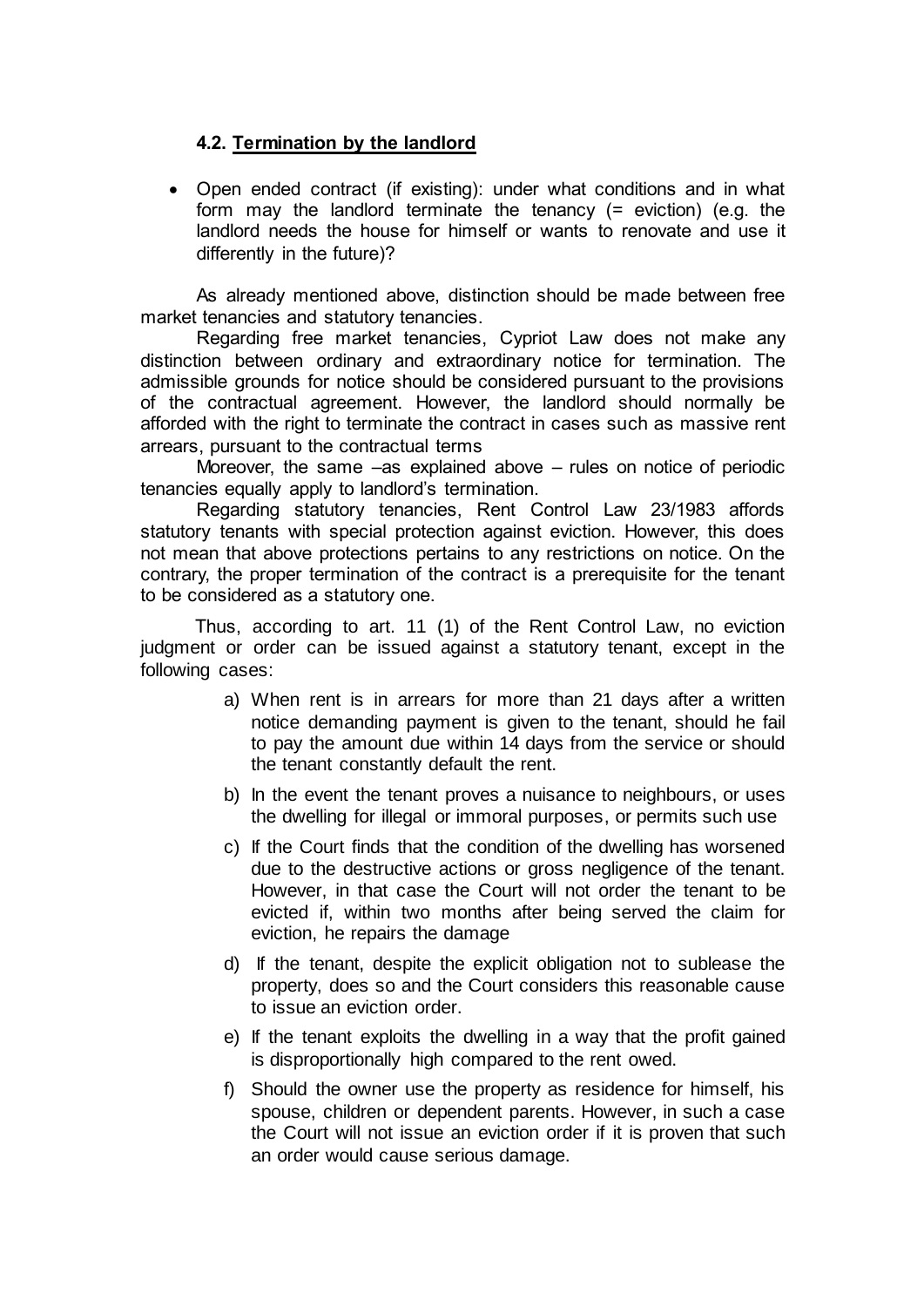- g) When the owner reasonably requires the dwelling in order to demolish it and construct a new building, or to make substantial changes or alterations which will lead to the development of the property or to execute works in a preserved building. In this case, the tenant should be given four months' notice.
- h) When the dwelling is required for planning law purposes.
- i) When the landlord has been expropriated by law.
- j) When the dwelling is reasonably required for public law purposes.
- k) If the tenant has given prior notice declaring his intention to vacate the dwelling, and the landlord concluded a sale or tenancy contract
- o Must the landlord resort to court?

If tenant denies to return the dwelling and despite the fact that landlord has given a proper notice, then the latter should file an action asking for the return of the dwelling.

> o Are there any defences available for the tenant against an eviction?

Tenant's defences against an eviction should rely either upon the contractual provisions of the contract or upon the special protection afforded by Rent Control Law in case of a statutory tenancy.

 Under what circumstances may the landlord terminate a tenancy before the end of the rental term?

The circumstances under which the landlord may terminate a tenancy before the end of the rental term would rely upon the contractual provisions. Admissible grounds for termination which are usually included in tenancy contracts are the following:

- Failure to pay the rent
- Commitment of nuisance to neighbours.
- Subletting the dwelling, or part, without relevant authority.
- Deliberately causing damage to the dwelling.
- Failing to vacate the dwelling on expiry of the tenancy.
- What happens if the tenant does not leave after the regular end of the tenancy or does not hand in (all) the keys of the dwelling?

 If tenant does not leave after the regular end of the tenancy, then the tenancy, becomes a periodic tenancy, as explained above.

#### **4.3. Return of the deposit**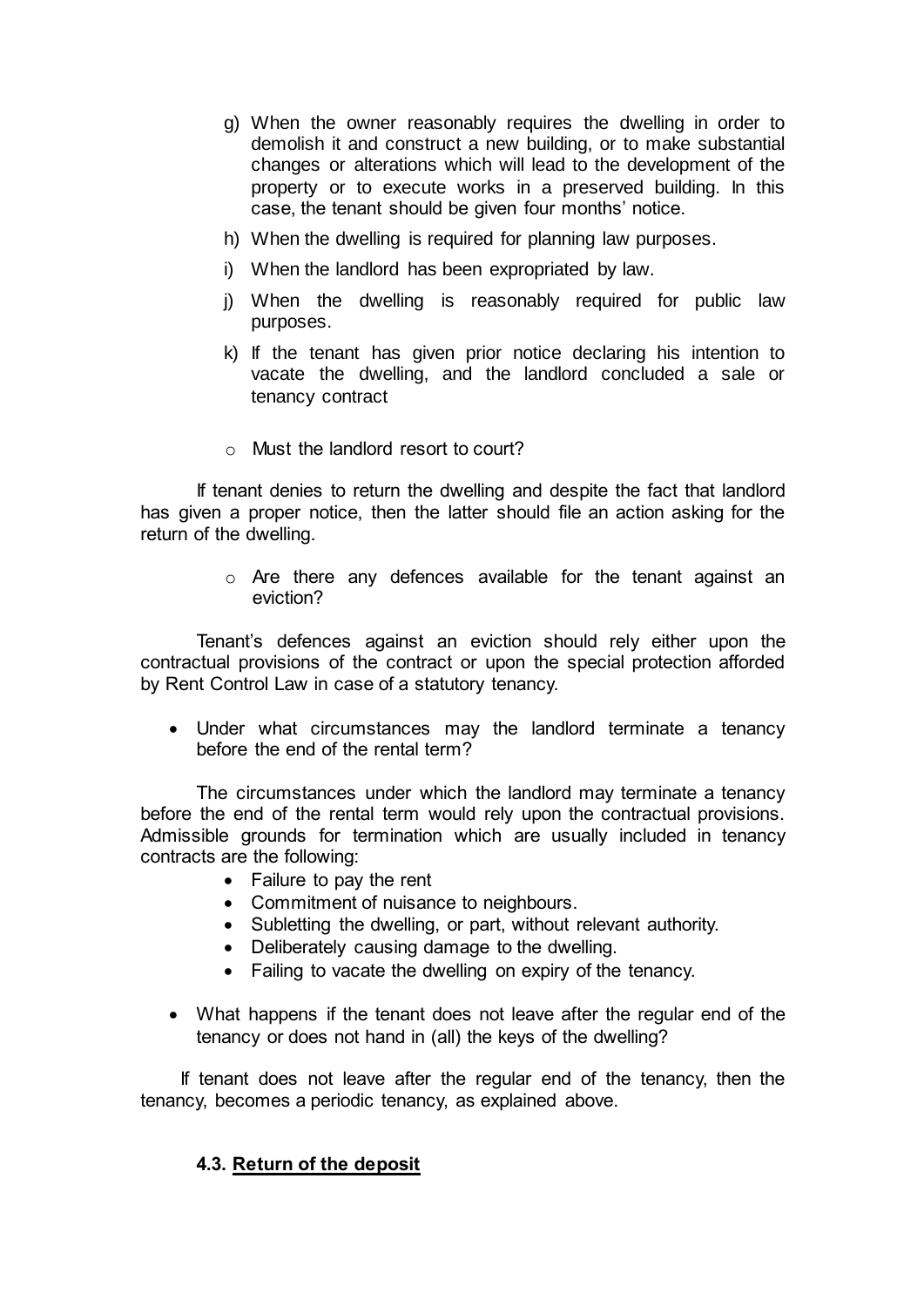Within what timeframe and under what conditions does the landlord have to return the tenant's security deposit?

 Landlord is obliged to return the tenant's security deposit when he regains possession of the dwelling and provided that he has no claim against the tenant deriving from the tenancy contract and which can be lawfully covered by the deposit.

What deductions can the landlord make from the security deposit?

 Security deposit is mainly purposed to cover any damages that occur to the dwelling and which lie beyond to common usage. As well as that, landlord very often covers unpaid expenses for utilities which were to be borne by the tenant (such as water and electricity supply etc.). Finally, landlord may cover every monetary claim he may be entitled to against the tenant, and which derive from the tenancy contract.

> o In the case of a furnished dwelling: may the landlord make a deduction for damages due to the ordinary use of furniture?

In case of a furnished dwelling, landlord should not be entitled to make a deduction for damages, if such damages result from the ordinary use of the furniture.

#### **4.4. Adjudicating a dispute**

- In what forum are tenancy cases typically adjudicated?
	- o Are there specialized courts for adjudication of tenancy disputes?

 Jurisdiction to adjudicate a tenancy dispute is distributed between District and Rent Control Courts of the location of the dwelling. The general rule is that the District Court is competent for such disputes. However, when Rent Control Law 23/1983 applies, then pursuant to its art. 4, Rent Control Courts are the only competent courts to adjudicate such disputes.

> o Is an accelerated form of procedure used for the adjudication of tenancy cases?

 Cypriot procedural law does not provide for any accelerated form of procedure used for the adjudication of tenancy cases.

> o Is conciliation, mediation or some other form of alternative dispute resolution available or even compulsory?

Mediation and other alternative dispute resolution are rarely used, mainly due to their recent introduction into the Cypriot legal system. As a matter of fact, mediation was instituted by the provisions of Law 159 (I)/2012.